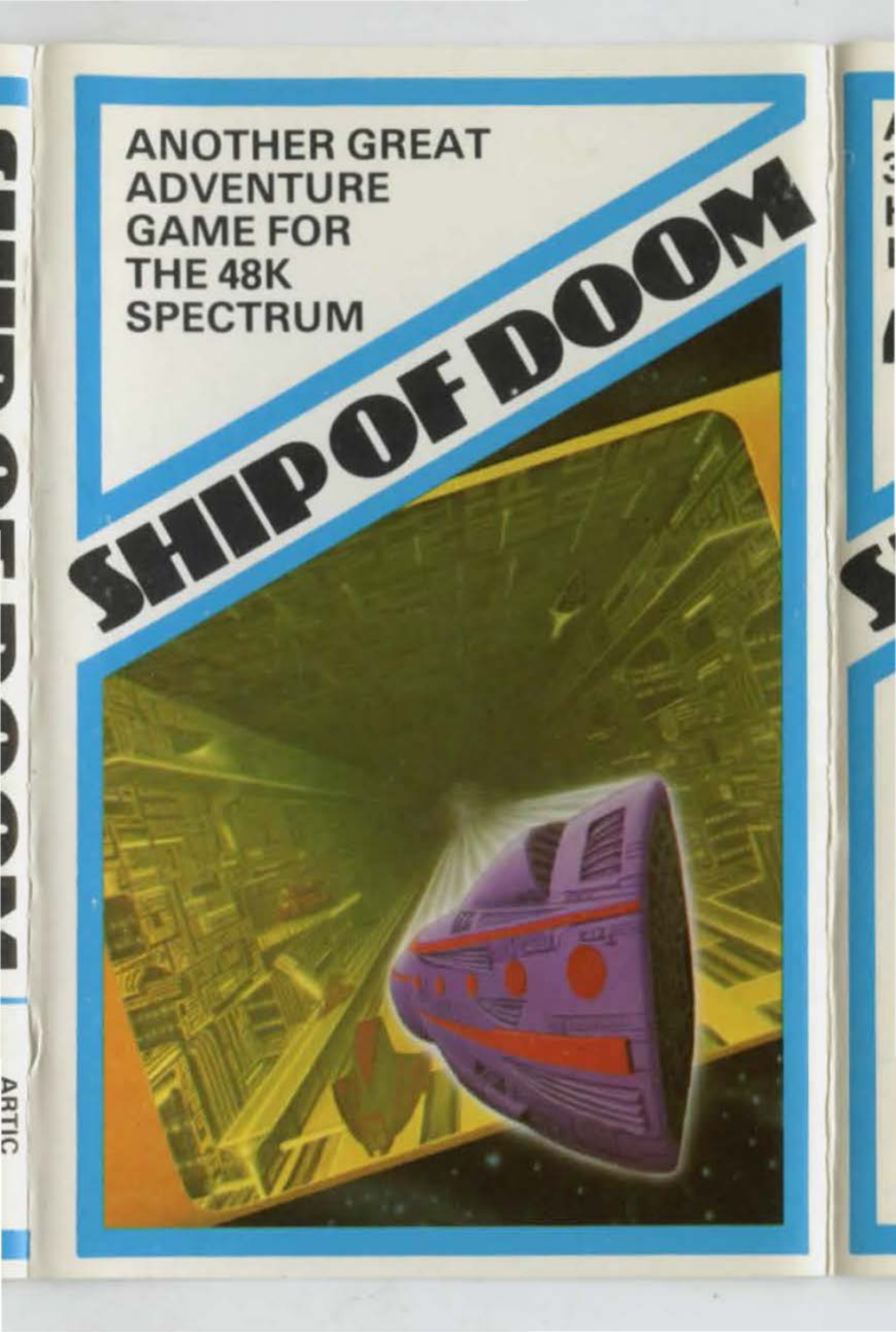## **ARTIC COMPUTING LTD 396 JAMES RECKITT AVE HULL N HUMBERSIDE HU80.IA**

ADVENTURE 'C' The Alien Space Ship Adventure. ADVENTURES are games in which you explore strange new worlds without leaving the comfort of your home.

The Computer will act as your puppet and control your senses. You instruct the computer with short phrases usually Verb Noun. If the computer does not understand then try to rephase the command. When entering your command you may use the RUBOUT key to erase any letters. In each location you may find objects which you can manipulate and use in further locations to help your progress. The game is written in machine code. The programme is saved with the name 'ADVENT C' but it is simpler to load by LOAD" " command. In Adventure 'C' while on a reconnaissance flight, your ship has been drawn by a Graviton Beam onto an Alien Cruiser. Fred, your pet android, informs you that the cruiser is on a Humanoid slave mission, its aim to seek out

Continued overleaf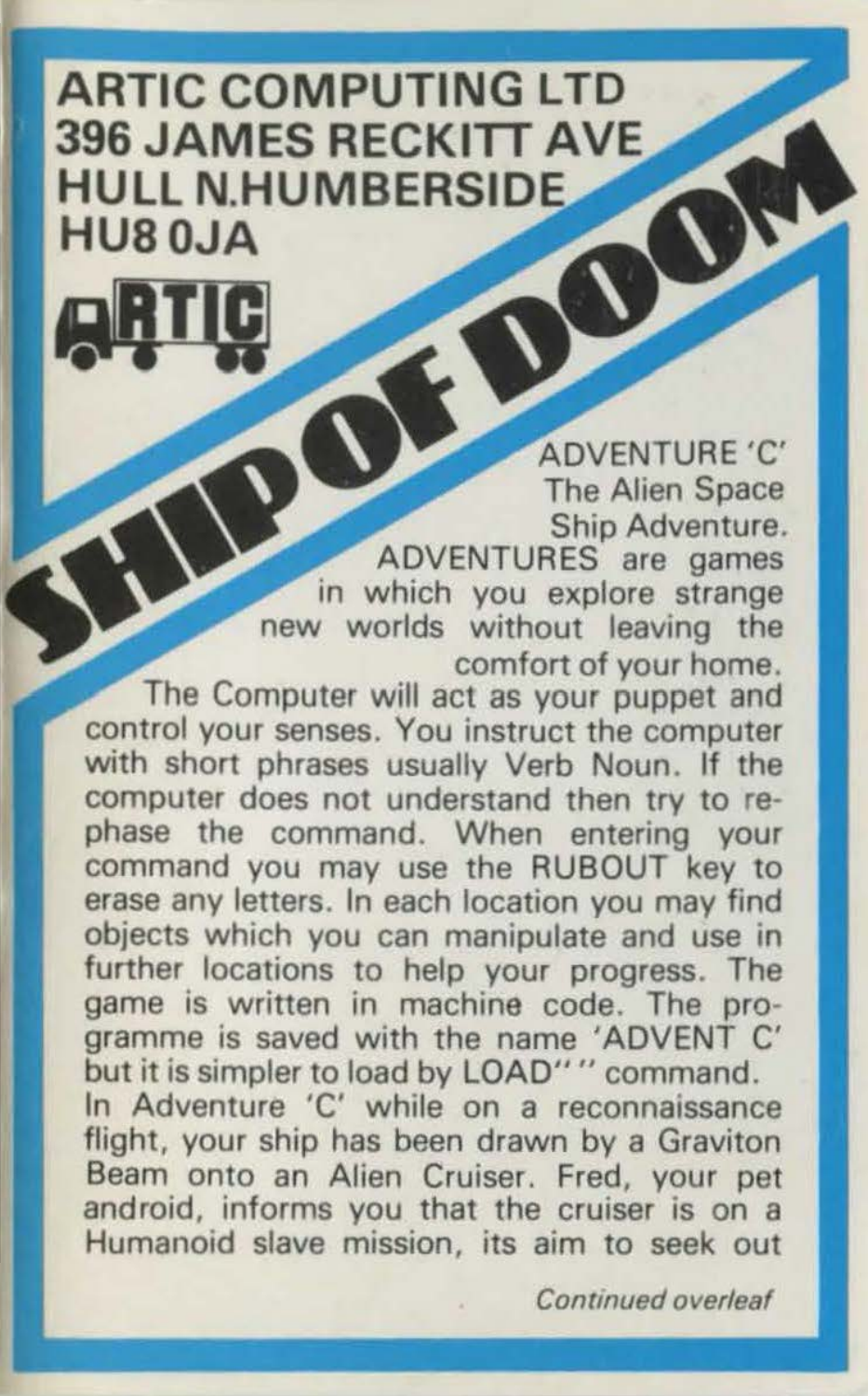Humanoid planets from which samples are taken and their brains replaced by microchips. Your aim is to free your ship by pressing the

control button in the main computer room. Sounds easy. However, there are various hazards.

As this adventure is very large, the programme also has Cassette routines with which you can load and save a game at any stage to return to at a later date.

To save the game, you QUIT the game. The computer then asks if you want to save the game. If you reply 'Y' the computer will display the READY CASSETTE. Now start your cassette player on RECORD and hit any key. The game takes 2 seconds to save.

To play a previously stored game. When you run the programme you are asked if you wish to restore a breviously stored game. If you answer 'Y' the computer again displays READY CASSETTE. You then cue up your tape; press play on your cassette and hit any key. The game will then continue from where you last left it.

> GOOD LUCK I I I 1982 ARTIC COMPUTING